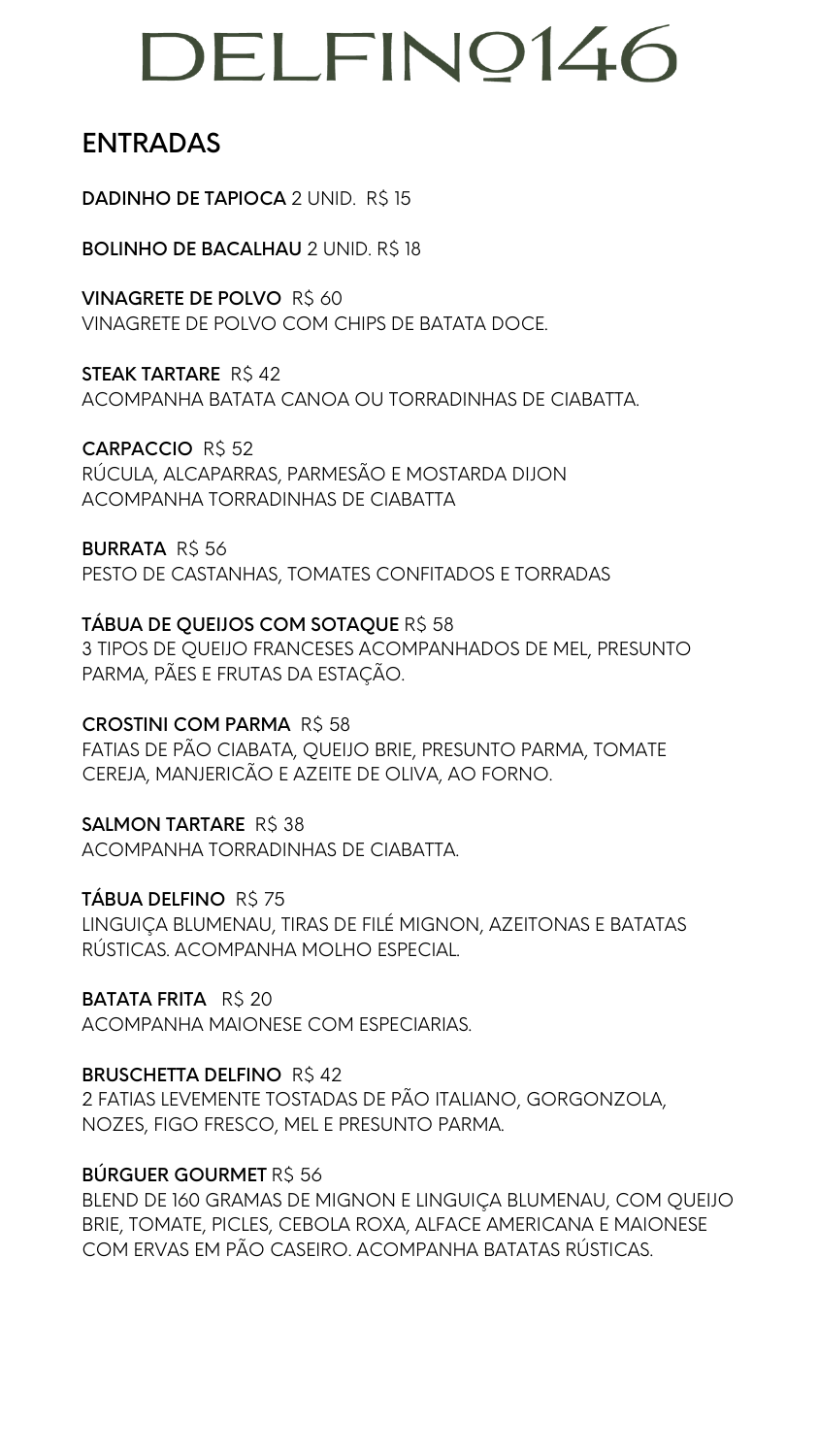#### SALADAS

SALADA COM MIGNON R\$ 68 ESCALOPE DE MIGNON, MIX DE FOLHAS, GORGONZOLA, FRUTA DA ESTAÇÃO, ACETO BALSÂMICO, AZEITE E MEL.

SALADA AO MAR R\$ 68 CAMARÕES OU SALMÃO GRELHADOS, MIX DE FOLHAS, MANGA E TOMATES CEREJA AO MOLHO ORIENTAL.

#### VEGETARIANO

ALMÔNDEGAS R\$ 40 ALMÔNDEGAS DE GRÃO DE BICO, CENOURA, QUINOA E AMARANTO EM FLOCOS. ACOMPANHA FETUCCINE DE ESPINAFRE OU ESPAGUETE FUNCIONAL AO MOLHO SUGO.

RISOTO DE COGUMELOS FRESCOS R\$ 55

FILÉ DE PEIXE BRANCO R\$ 75 EM CROSTA DE CASTANHAS, MOUSSELINE DE CABOTIÁ E MOLHO ESCABECHE.

FILÉ DE SALMÃO R\$ 75 FILÉ DE SALMÃO GRELHADO ACOMPANHADO DE RISOTO CREMOSO COM

#### PRINCIPAIS

RISOTO DE CAMARÃO R\$ 89

RISOTO DE FILÉ COM FUNGHI R\$ 89

FRANGO ASIÁTICO R\$ 58

MIGNON AU POIVRE R\$ 95 ACOMPANHA BATATA FRITA CANOA.

CUBOS DE PEITO DE FRANGO COM LASCAS E LEITE DE COCO, MANGA, GENGIBRE E CURRY. LEVEMENTE PICANTE. ACOMPANHA ARROZ.

TOQUE DE LIMÃO SICILIANO E AZEITE DE ERVAS.

LINGUINI COM CAMARÕES GRELHADOS R\$ 89 CAMARÕES ESPECIAIS, ACOMPANHA MOLHO DE LIMÃO SICILIANO.

POLVO COM BATATA AOS MURROS R\$ 90 TENTÁCULOS DE POLVO LEVEMENTE DOURADO FINALIZADO COM ALHO E AZEITE.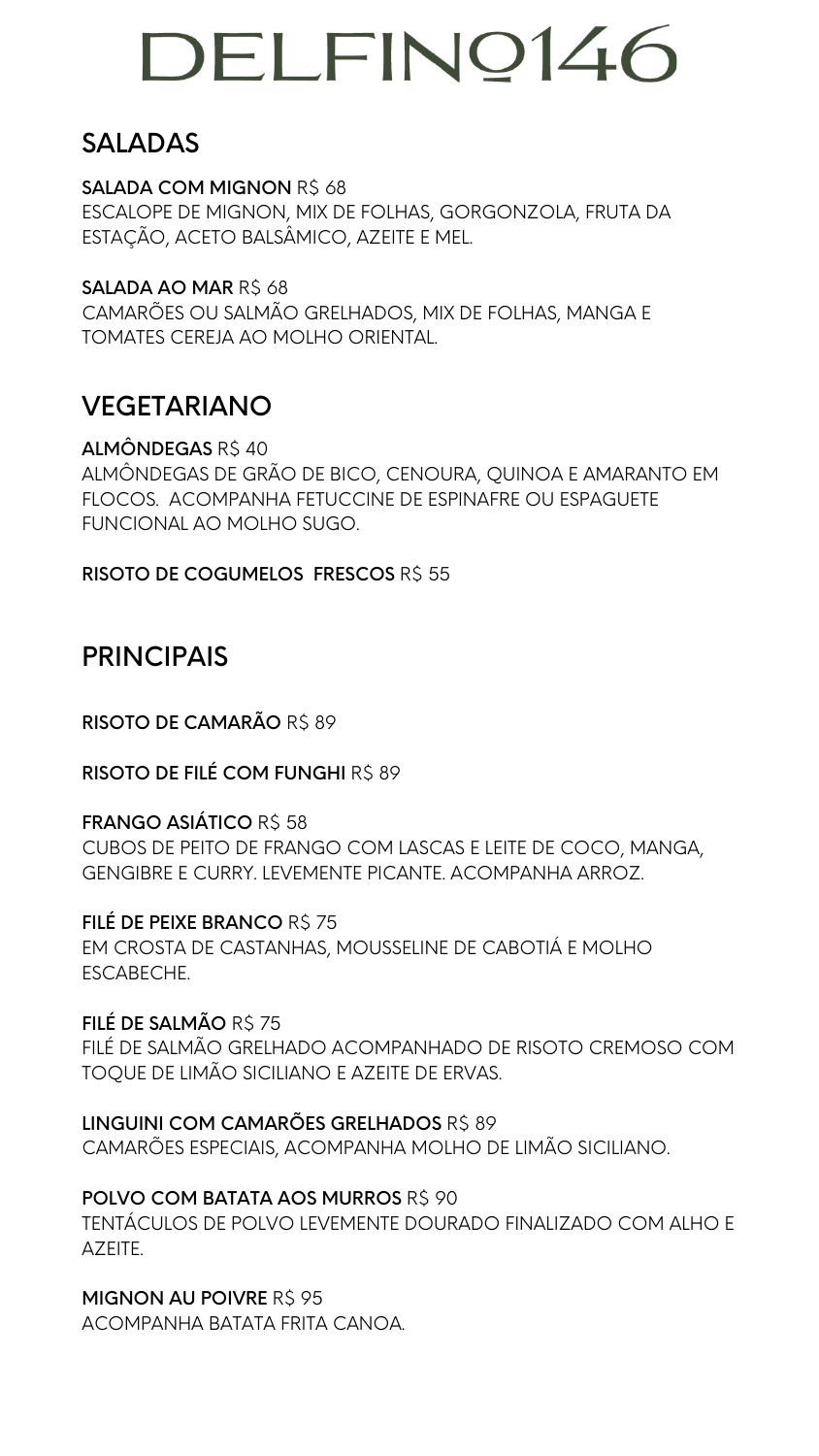MEDALHÃO DE FILÉ MIGNON COM ROSTÍ DE AIPIM R\$ 85 AO MOLHO ROTÍ EM CROSTA FLOCADA COM CASTANHAS.

**MANJAR DE COCO R\$ 18** COM CALDA DE AMEIXAS

TIRAMISSÚ R\$ 28

MEDALHÕES DE MIGNON AO MOLHO DE QUEIJO BRIE E SHITAKE R\$ 95 ACOMPANHA FETTUCCINE DE ESPINAFRE

FONDANT DE CHOCOLATE BELGA R\$ 30 COM FRUTAS VERMELHAS DA ESTAÇÃO

#### SOBREMESAS

TAPIOCA R\$ 22 MUSSARELA DE BÚFALA, TOMATES CEREJA E MANJERICÃO.

MOUSSE DE CHOCOLATE R\$ 28 COM GELEIA DE DAMASCOS E CROCANTE

CREPIOCA SALGADA R\$18 OVOS MEXIDOS TEMPERADOS COM ERVAS FINAS.

TAPIOCA COM QUEIJO COALHO R\$ 18 ADICIONAL FRANGO EM CUBOS R\$ 8

MISTO QUENTE R\$ 10,00

#### LANCHES DA TARDE

SERVIDO ATÉ AS 19H

TORTA DO DIA R\$ 16 (DOCE OU SALGADA)

TOSTA POCHÉ R\$ 22 PÃO INTEGRAL ARTESANAL, TOMATE GRELHADO, OVO POCHÉ E ABACATE.

CREPIOCA FUNCIONAL DOCE R\$18

BANANA, CACAU, CANELA E PASTA DE AMENDOIM NATURAL.

### BOLOS E TORTAS

SERVIDOS ATÉ AS 19H

BOLO DO DIA R\$ 10 CONSULTE NOSSA EQUIPE